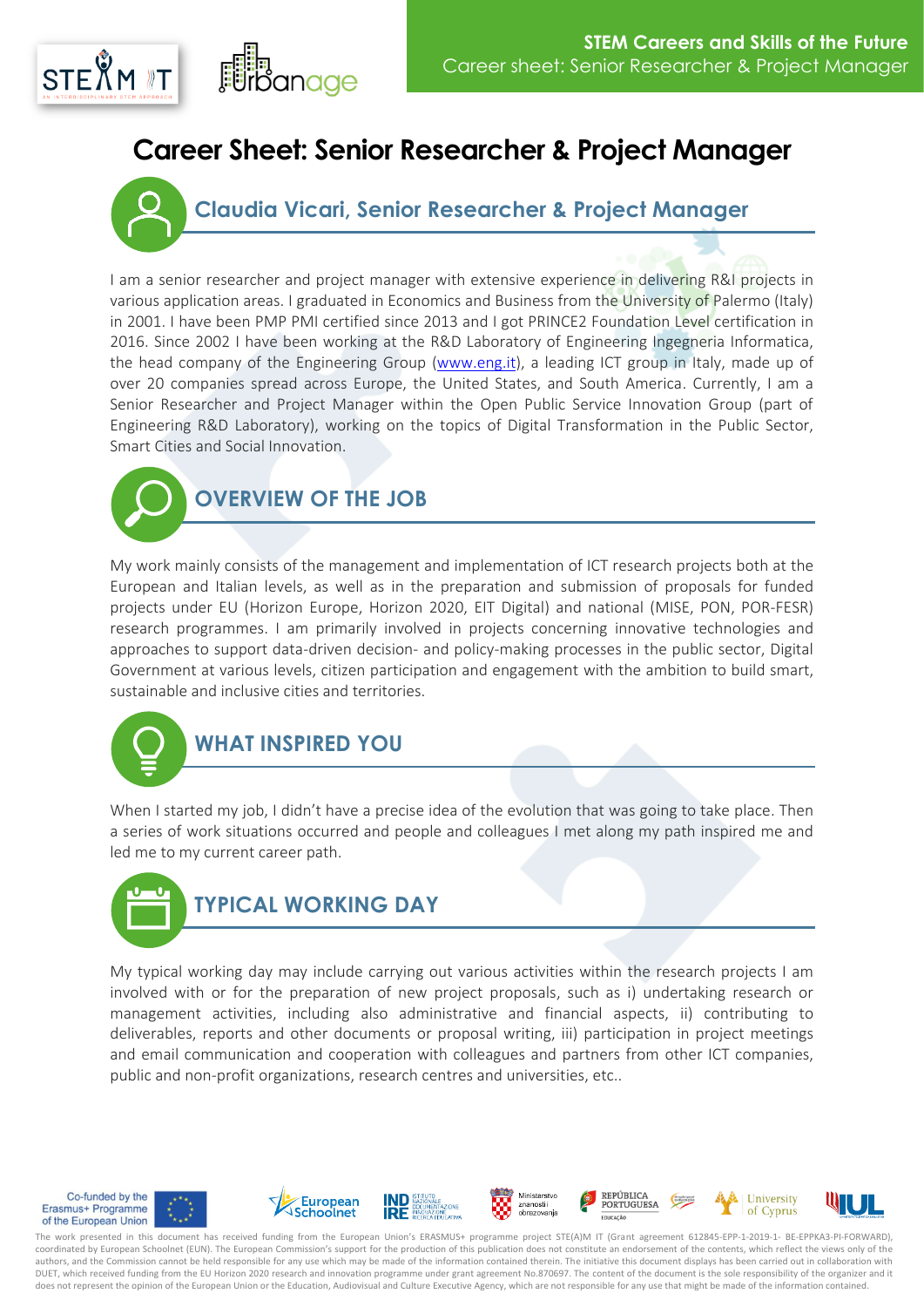

**STUDY & CAREER PATH**

anage

At the beginning of my study path in Economics and Business, I had a clear idea of what was expecting me at the university, in terms of subjects and exams. During those years, I also realized that some courses on informatics, which were pretty unusual and, in some sense, far from my overall study path, could be helpful to my future work activities. I have to admit that more than a real plan, it was just a lucky inspiration. That was the turning point because that decision helped me to get in touch with the ICT world in some way, even though I could not imagine at that time it would be my field of work after the university. Then several educational courses (ranging from technical to soft skill and project management courses) attended during my work path thanks to the IT & Management Academy of my company have also been extremely helpful to enrich my career path.



Analytical thinking and problem-solving skills as well as adaptability and commitment are often needed to manage complex projects and unpredicted situations/issues that might arise in the daily operation of any project. Communication and interpersonal skills such as, for example, active listening, collaboration, and public speaking are essential since I am involved in collaborative projects involving multidisciplinary partners and teams. Having good writing skills is also necessary to prepare project deliverables, reports and other documents as well as to be effective in any other written communication (e.g. emails) that is part of the daily work. And last, but not least project management skills are an important part of effectively addressing the various aspects (technical, administrative, financial and communication) of any project and successfully deliver the expected outcomes.



With my skills and background, I might work in different sectors (not only in the ICT sector) in the field of project management, consulting, education and training, especially in R&I contexts.



Time management is one of the challenges in my job since it is often required to meet tight or concurrent deadlines, especially in specific situations where the workload is high. It is also challenging (and at the same time motivating) to have to communicate and collaborate with multi-disciplinary teams with different backgrounds and cultures.



Many factors should be considered for a successful career and most of the things that will happen during the career path are usually unpredictable. So, in general, I would advise students to keep an